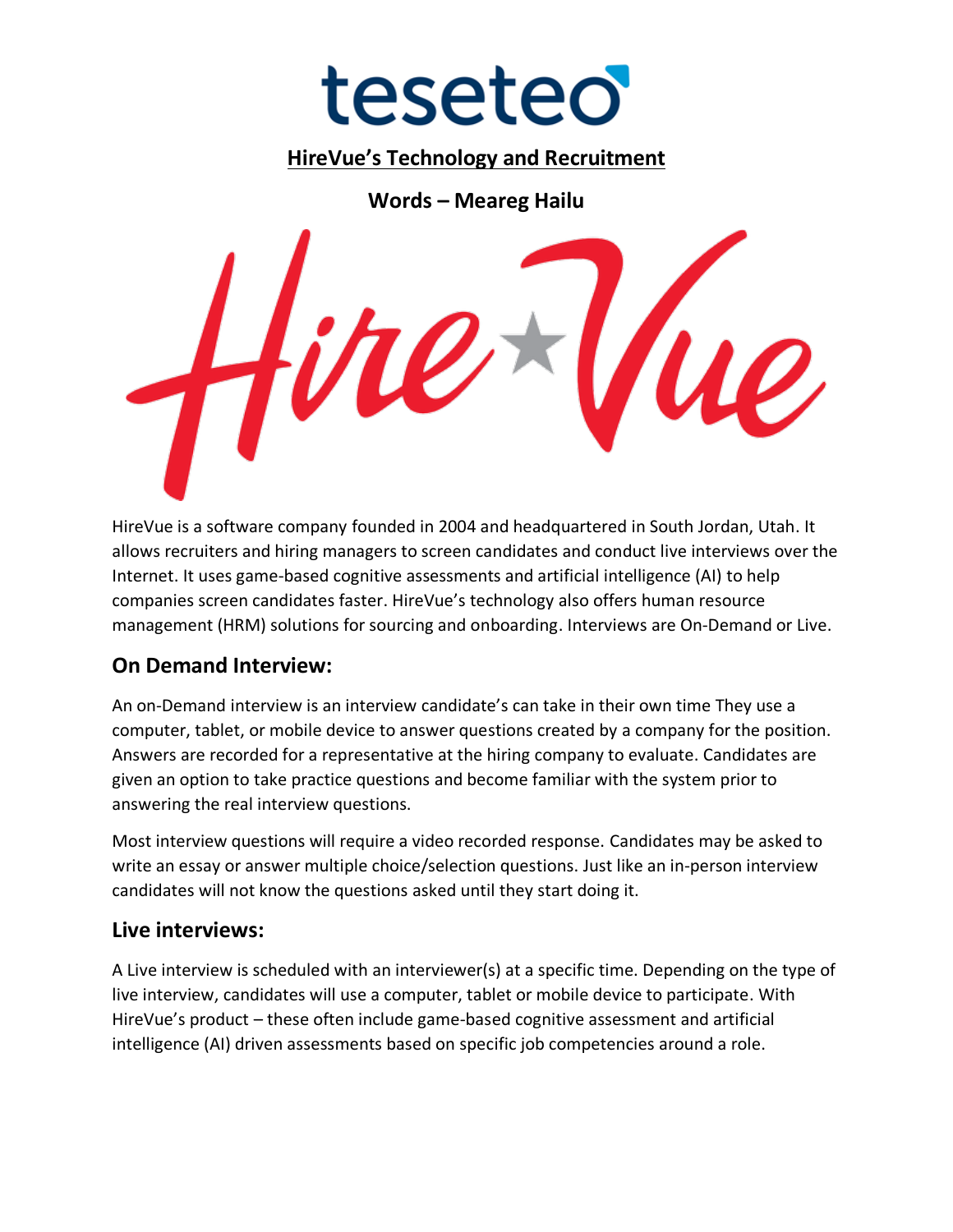# **How HireVue works:**

The HireVue Assessment algorithm is looking for the same things that any real interviewer would notice. This includes which words are used, the type and meaning of statements made, and overall expressiveness. It also notices emotions that can be detected from voice and facial expressions - such as enthusiasm for the subject being discussed. Because there are cultural variations in degrees of expressiveness and explicit emotion; the model is trained using data featuring people from different cultures to create a fair and un-bias overall interview process.



Candidates are provided with practice questions before they begin an official interview. These questions help people become more familiar with the digital recording experience. Once the formal interview begins - candidates are given a set amount of time (30 seconds to unlimited) for preparation before responding to a question. Responses are also time restricted. Interviews conducted using HireVue can include both video and written responses.

Data scientists and IO psychologists are able to design HireVue's Assessment algorithms to include only the data points proven to be predictive of job performance, and to leave out the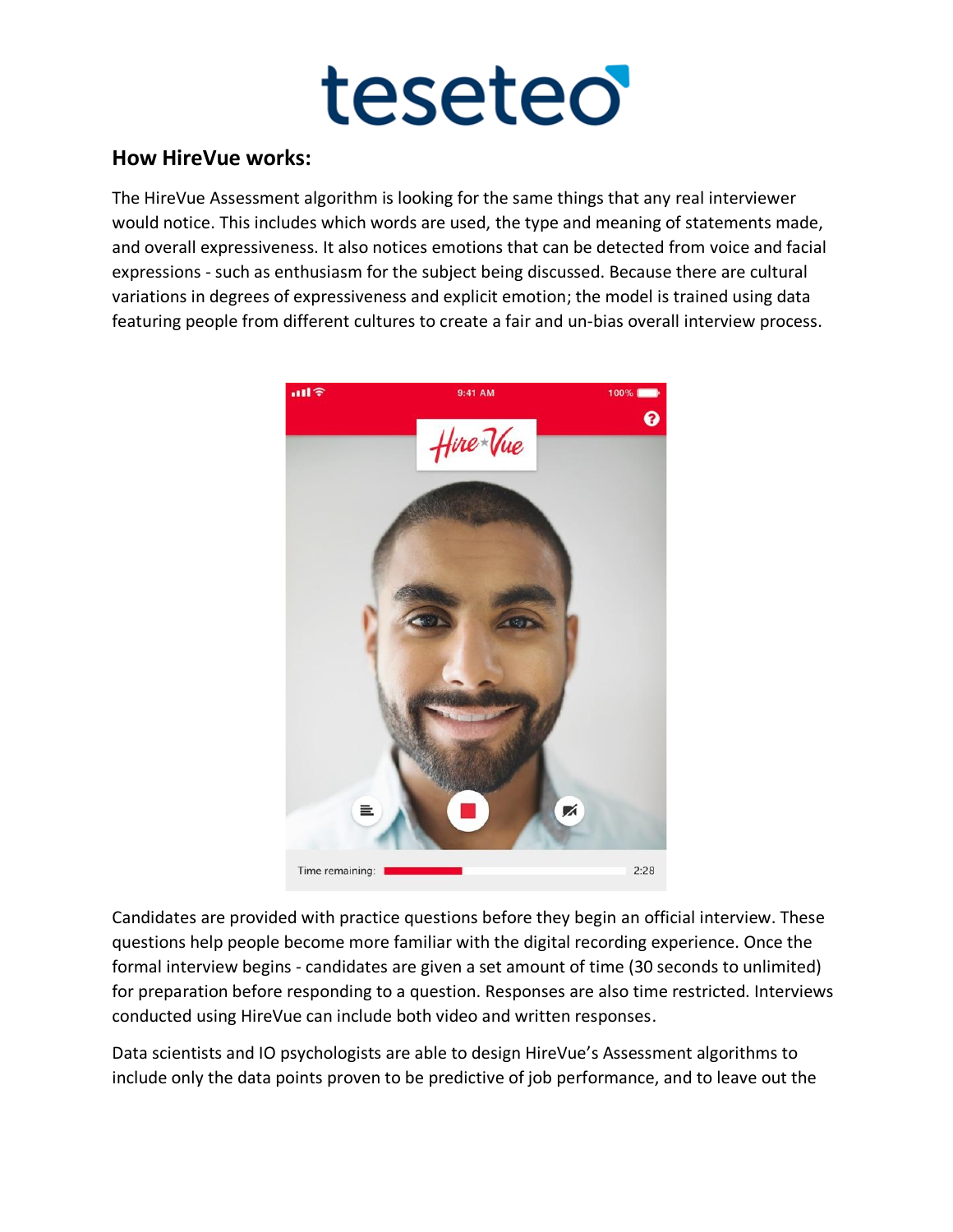things that don't matter. This eliminates consideration of many characteristics that can be unintentionally distracting or influential to human evaluators.



FIND AND ENGAGE HIGH-POTENTIAL CANDIDATES





Along with voice recognition and facial recognition software, HireVue uses a software ranking algorithm to determine which candidates are ideal for a specific job. An ideal candidate is defined by a combination of traits including body language, tone, and keywords. The interview data is then compared to approximately four million video interviews of top candidates in that specific role. HireVue's intelligent assessment service analyses an average of 25,000 data points for a single fifteen-minute video interview.

# **Advantages of HireVue:**

### *Lower costs*

Candidates never have to leave the comfort of their own home to record a video interview, and they therefore save money on travelling expenses, food, and lodging. On the other hand, employees save money too since they do not have to reserve a venue where they will interview their candidates. Also, both parties can go back to their regular activities as soon as they are done with the interview, which means it doesn't get in the way of anyone's productivity.

### *Saving time*

For every job opening, there will be dozens of applicants, which is great, because it allows a recruiter to select the best people possible. But, a lot of great candidates get lost in the crowd, or the recruiters simply forget about them after interviewing 50 other people, which is perfectly understandable. With video interviews, a recruiter can always go back and watch the interview again, therefore making sure that they have selected the best candidates for a job.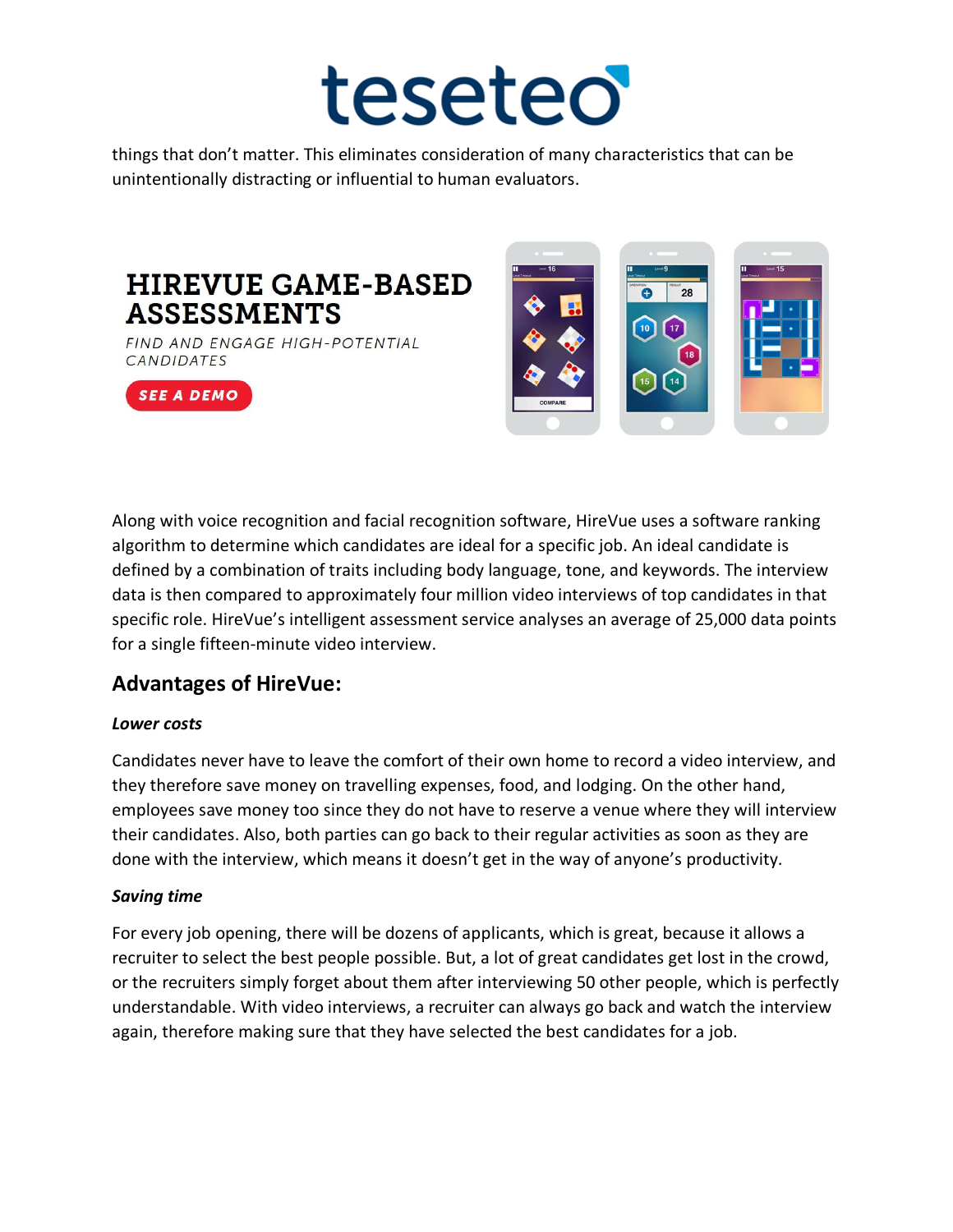#### *Screening remote candidates*

If recruiters are open to the idea of hiring a remote worker, then video interviews are the perfect medium for candidates to show off their abilities. First of all, they need to be able to communicate effectively and respond in a timely manner, as well as possess enough technical skills in order to facilitate the production process. Also, every potential employee can demonstrate their knowledge and skills right there on the spot, which allows the recruiters to narrow down their selection.



### *Assess communication skills*

Some positions require candidates to have strong people skills, which puts one's body language and the ability to communicate at the top of the list of most desirable traits. The good news is that both can be analysed through a simple video interview, nearly as effectively as during an in-person video. The company can capture the essence of every candidate – the way they talk, dress, and present ideas, and decide on whether they would be a good fit for the company.

#### *Less pressure on candidates*

Many candidates are eliminated early on in the recruitment process despite their skills - simply because they were too nervous during the interview, which shouldn't really count as a factor, unless they are going to become the face of the company. Video interviews allow them to be more relaxed, while they are at home, and answer all the question at their own pace. Also, they gain valuable insight into how interviews actually work and what the recruiters want, so they will be less nervous the second time around, even if the interview is conducted in person.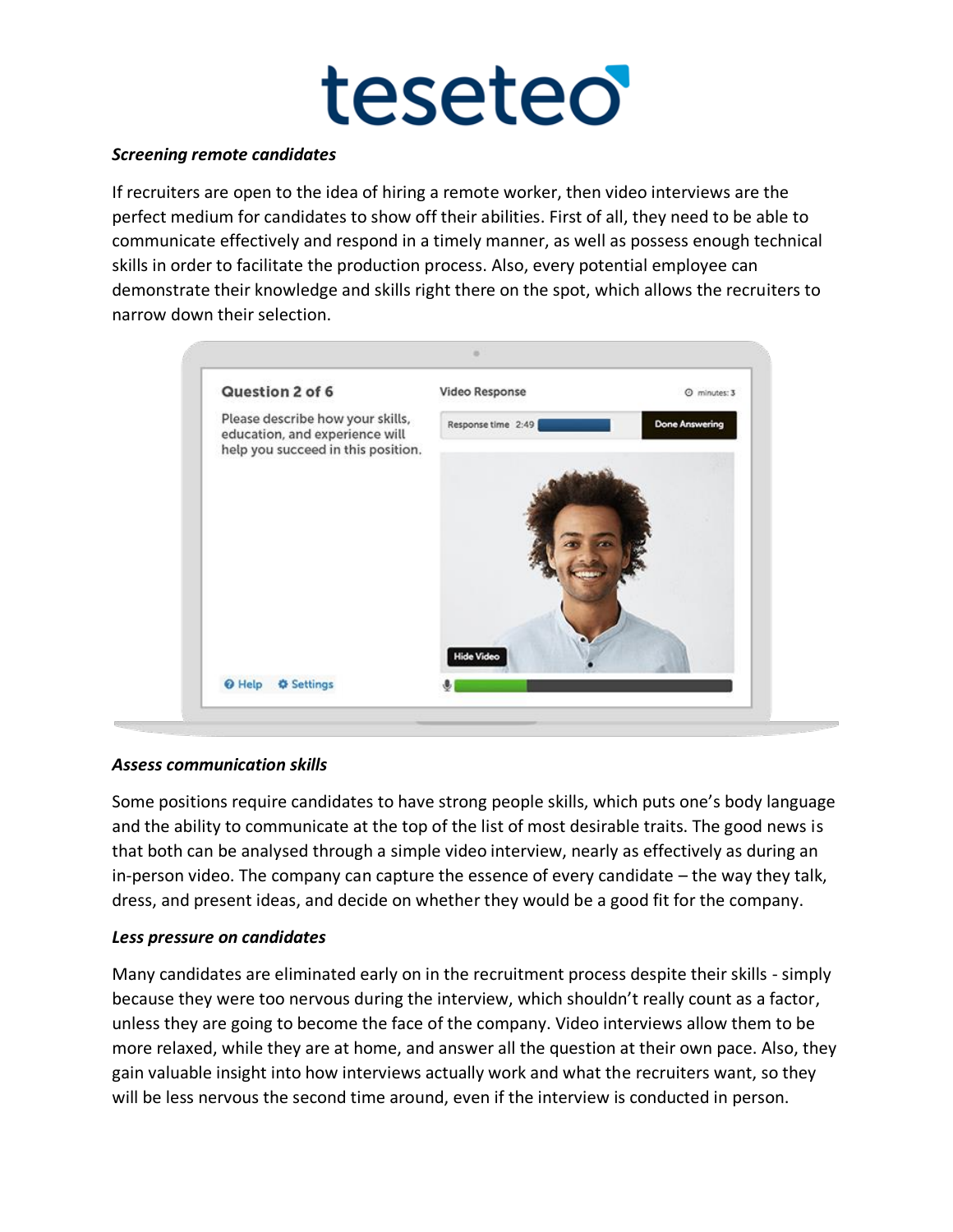# **Disadvantages of HireVue:**

#### *Internet connection issues*

One of the major downsides to video interviews is that they are so dependent on a stable and fast internet connection. If the candidate's local ISP is not able to provide a sufficient quality of service; frequent disconnects and poor video or audio quality may simply cause the recruiter to move on to another candidate, even though the first candidate might have been a better option in terms of skills, knowledge, and experience. Things such as technical issues would not affect a person's chances to impress during a face-to-face interview.



# KRAFT HEINZ MAKES THE DAYS OF **RECRUITERS LESS TEDIOUS**

Kraft Heinz uses HireVue to empower its recruiters to find the best student talent faster, without any phone tag, and regardless of which schools students attend. Recruiters save time and can source more candidates from a broader candidate net. And recruiters enjoy the process even though they'd never used video technology before.

### *Poor video quality*

I have already mentioned that some companies require candidates who, in addition to having strong skills, are also presentable and charismatic, and are capable of representing the company when needed. Poor video quality can diminish the candidate's chances of getting hired - because their presentation wasn't as effective as it should have been. The recruiters, swamped with applications, will unfortunately move on to someone else who is able to showcase himself or herself better.

### *Lack of IT savviness*

There are still plenty of jobs out there which don't require computer knowledge or tech savviness. But, such knowledge is necessary if the candidates are being screened via video interview. With video interviews, a person's lack of IT expertise for a job that doesn't require it at all can become a problem. The candidate might have landed their dream job if they were interviewed in person, but since they weren't able to set themselves up and record the video interview - they were eliminated at the very beginning.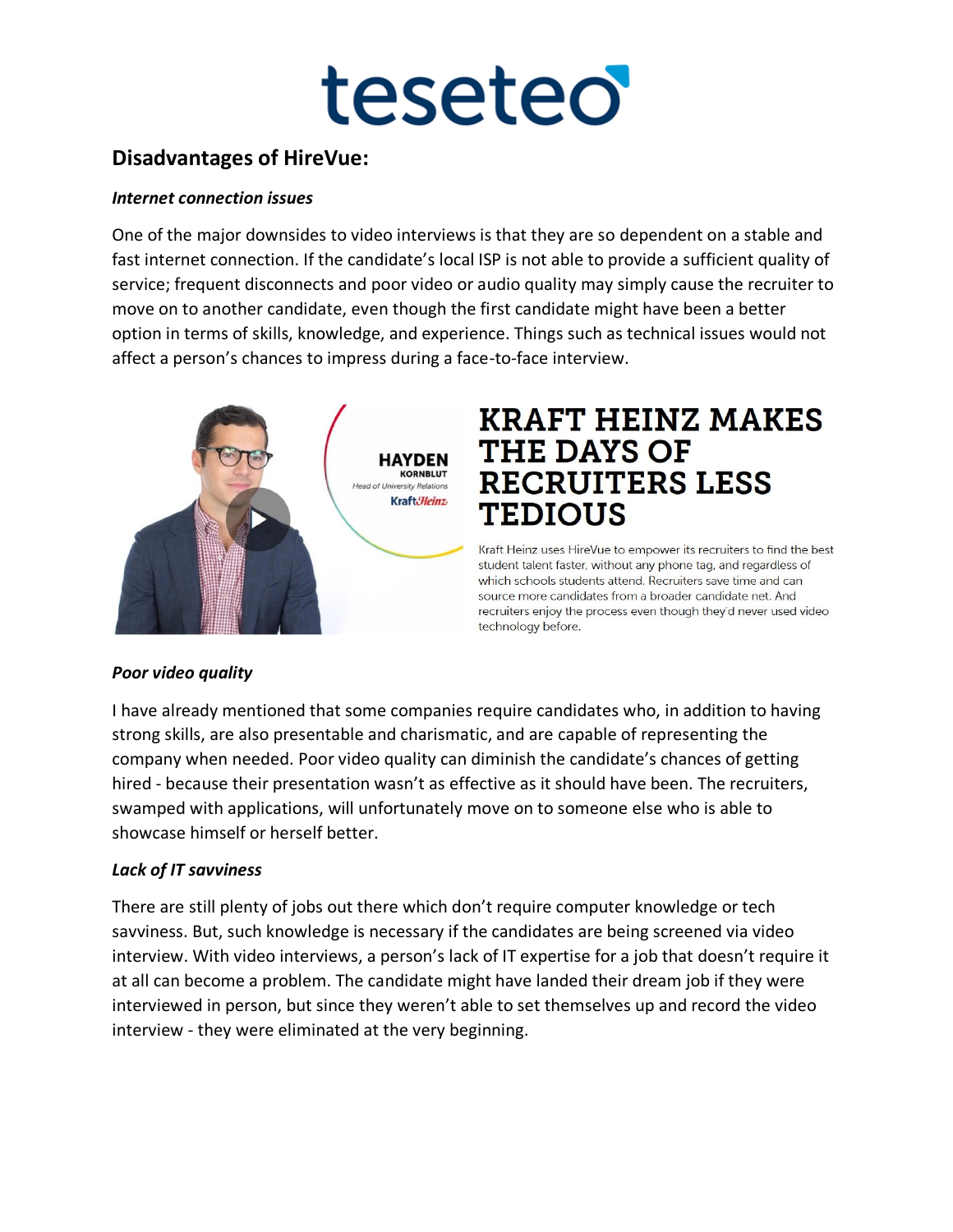#### *Response time limitation*

Candidates interviewed via video are usually given a limited amount of time and a time slot during which they will be interviewed. But, in case there are any delays in the system or technical difficulties, their time slot won't be extended. Also, in case the login procedure is too complicated, the candidates may lose precious time. Multiple options require quick thinking, and there is not a lot of room for mistakes, which can make the process incredibly stressful.

### *Potential fraud*

While they are not too common, there will be companies out there that may try and scam candidates, asking them to pay a symbolic fee, for the promise of getting hired. Also, some businesses will try and advertise themselves as a lot better than they are thus misleading the candidates and wasting their time. And it is exactly the same with the candidates. With these things in mind, it is always a much better idea to check out the company or a candidate in person and see what they are all abou

# **Companies like HireVue:**

*VidCruiter*



VidCruiter was one of the first video interview platforms and has built a robust offering that includes digital interview guides, scheduling automation for video interviews, and a host of other useful modules for recruiting teams that want to use this type of interview in their hiring process. Their clients include Samsung, Kraft Heinz and KPMG.

VidCruiter's suite integrates with all major ATS's and has dedicated 24/7 customer support with an average 1-minute response time.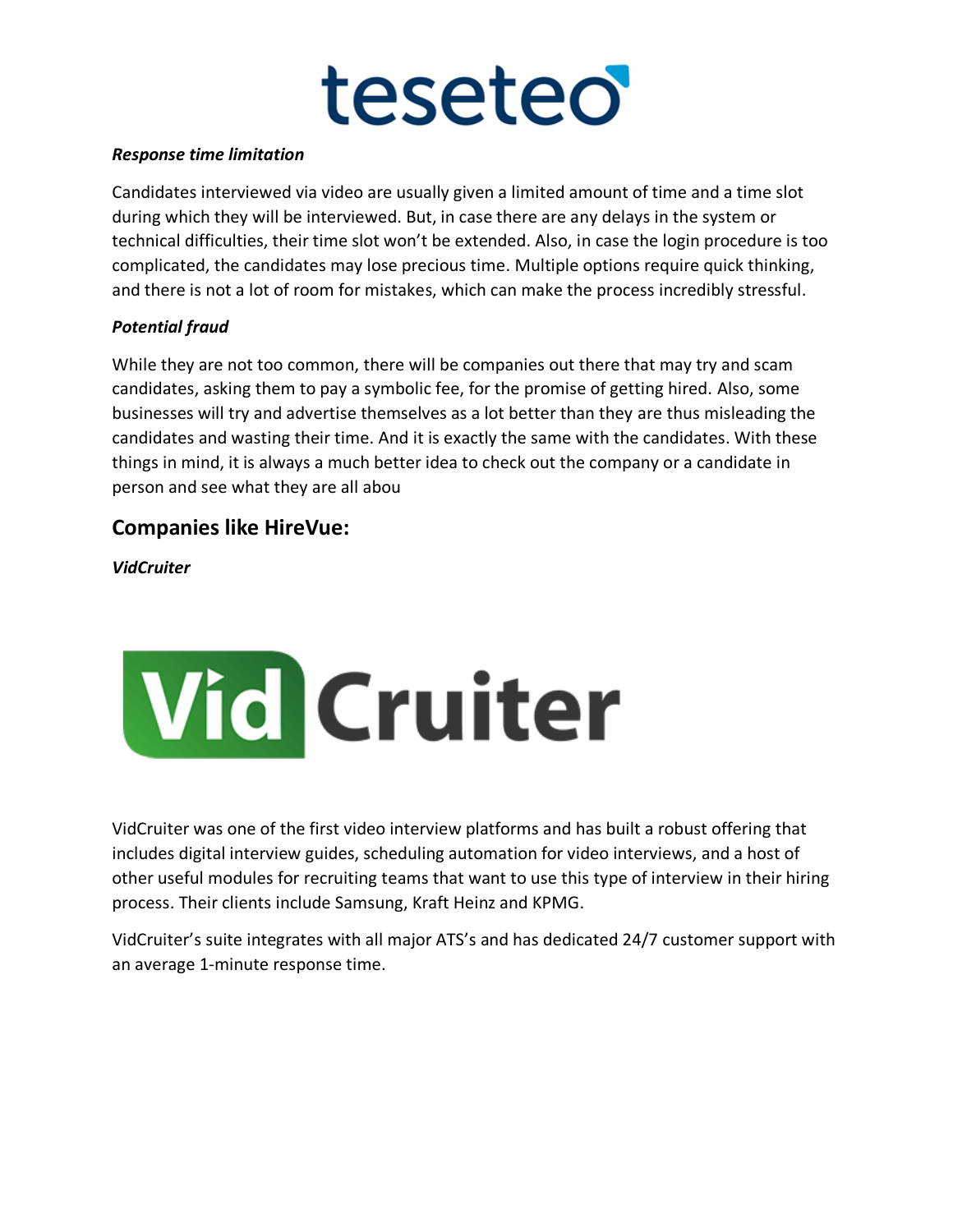# **Spark Hire** spark Hire d

teseteo

Spark Hire boasts of over 5,000 customers - by far the most of any video interview software company out there. While many of their customers are small and medium sized businesses, they do have larger enterprise clients such as Volkswagen, Ikea, and BAE, as well as nearly 1,000 staffing agencies. This is a great solution to get video interviews up and running fast.

#### *myInterview*



myInterview's video interview software can be dropped into your existing career site through an easy to implement widget, which means you can be using video interviews in under an hour. Their customers include Facebook, Australia's Hudson recruitment and British household names - P&O Ferries and Ocado.

It is worth checking out their latest module which uses machine learning to assess candidate answers on the basis of their professionalism, reasoning, etc. MyInterview takes a "glass box" (vs black box) approach to leveraging AI for their hiring analytics. The company also has a special offering that lets companies get free forever video interview plans